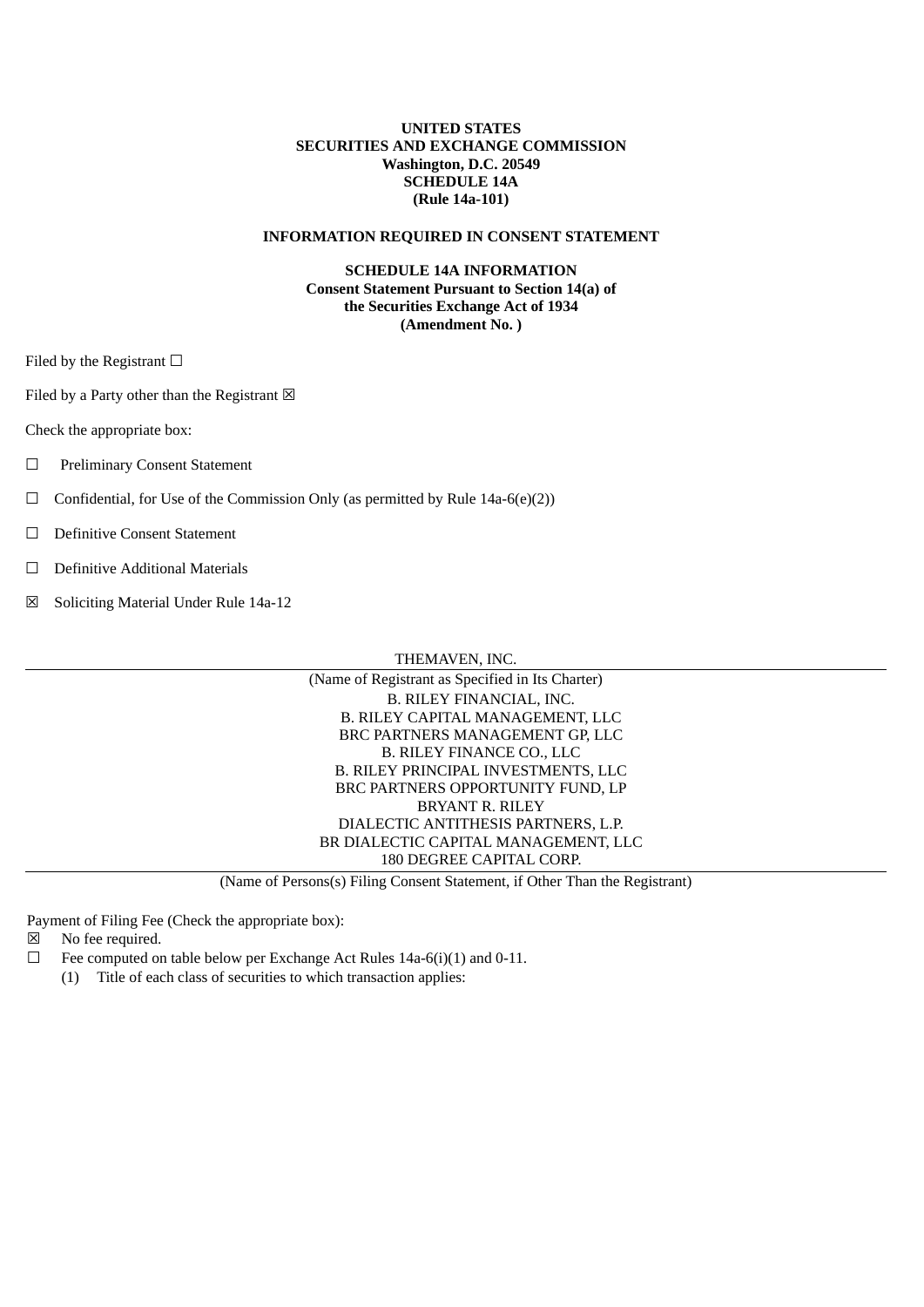- (2) Aggregate number of securities to which transaction applies:
- (3) Per unit price or other underlying value of transaction computed pursuant to Exchange Act Rule 0-11 (set forth the amount on which the filing fee is calculated and state how it was determined):
- (4) Proposed maximum aggregate value of transaction:
- (5) Total fee paid:
- $\Box$  Fee paid previously with preliminary materials.
- $\Box$  Check box if any part of the fee is offset as provided by Exchange Act Rule 0-11(a)(2) and identify the filing for which the offsetting fee was paid previously. Identify the previous filing by registration statement number, or the Form or Schedule and the date of its filing.
	- (1) Amount Previously Paid:
	- (2) Form, Schedule or Registration Statement No.:
	- (3) Filing Party:
	- (4) Date Filed: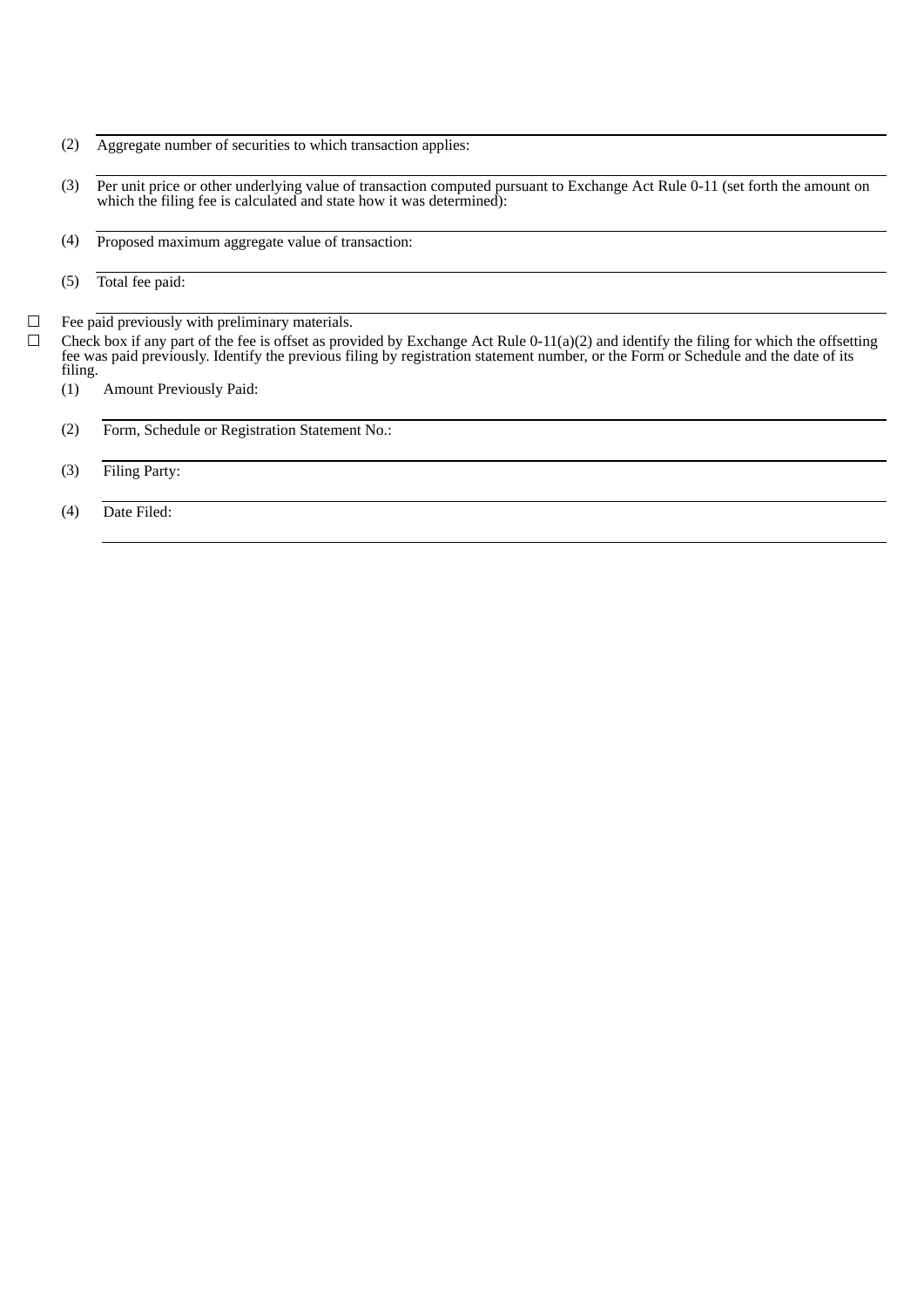B. Riley Financial, Inc. and 180 Degree Capital Corp., together with the other participants named herein (collectively, the "Participating Stockholders"), intend to file a preliminary consent statement and an accompanying **WHITE** proxy card with the Securities and Exchange Commission ("SEC") to be used to solicit consents from stockholders of TheMaven, Inc. ("MVEN" or the "Company"), a Delaware corporation, for certain proposals (the "Proposals"), the ultimate effect of which, if successful, would be to remove five members of MVEN's board of directors (the "Board").

On November 30, 2020, the Participating Stockholders issued the following press release:

## B. Riley Financial, Inc. and 180 Degree Capital Corp. Commence Process to Seek Significant Changes to Maven's Board of **Directors**

#### *Express Confidence and Support for the Company's Management and Employees*

November 30, 2020 – Los Angeles, CA and Montclair, NJ – B. Riley Financial, Inc. ("B. Riley") and 180 Degree Capital Corp. ("180") today announced that they are taking the steps required to seek significant changes to the composition of the Board of Directors (the "Board") of Maven (the "Company"). B. Riley and 180 also today expressed their utmost confidence and support for the Company's management and employees. Last week, B. Riley and 180 sent a letter to the Board requesting the immediate resignation of five of its members. In the letter, B. Riley and 180 noted that in the absence of such resignations, they would file a consent solicitation statement with the Securities and Exchange Commission ("SEC") to seek consents from holders of at least a majority of the voting power of MVEN securities entitled to vote to remove such directors. On November 27, 2020, after having received no substantive response from the Board, B. Riley and 180 made their request publicly known in Schedule 13D filings.

As previously announced last month, B. Riley and 180 were principal investors in the Company's \$24M equity offering. Additionally, B. Riley agreed to restructure its debt in the Company to allow management to invest in the business. These actions were taken based on their confidence and support of the new management team led by Ross Levinsohn, Company employees and the contributions from content providers, particularly Jim Cramer.

The request of B. Riley and 180 is solely related to their belief that the Board's composition needs to change to enable MVEN to achieve its growth and value creation potential. Many of the current directors joined the Board shortly after the Company merged with a shell company and before the acquisition of its two largest assets, the Sports Illustrated license and TheStreet, Inc. These acquisitions, largely financed by B. Riley and 180, have redefined the Company and its prospects. Based on the change in the fundamentals of the Company, the execution of a new business model led by Mr. Levinsohn, and in preparation for an uplist to a major stock exchange, B. Riley and 180 believe a board that reflects the "new" Maven, and one that has significant public company board experience, is critical to have in place immediately.

B. Riley and 180 note that efforts to effect these changes through private discussions with the Company's incumbent Board have not been successful. Furthermore, as a result of the Company's inability to file timely financial statements with the SEC, the Company has been unable to hold an annual meeting in over two years. The incumbent Board initially proposed that such changes occur at the next annual meeting, providing an estimated time frame of June 2021. B. Riley and 180 do not believe additional delay, particularly on that projected timeframe, is in the best interest of stockholders and that the Company needs to act promptly. B. Riley and 180 regrettably determined that asking stockholders to remove Board members by written consent is the only viable path forward at this time. To be clear, this is 100% a Board of Directors oversight matter and has nothing to do with Maven's management or employees.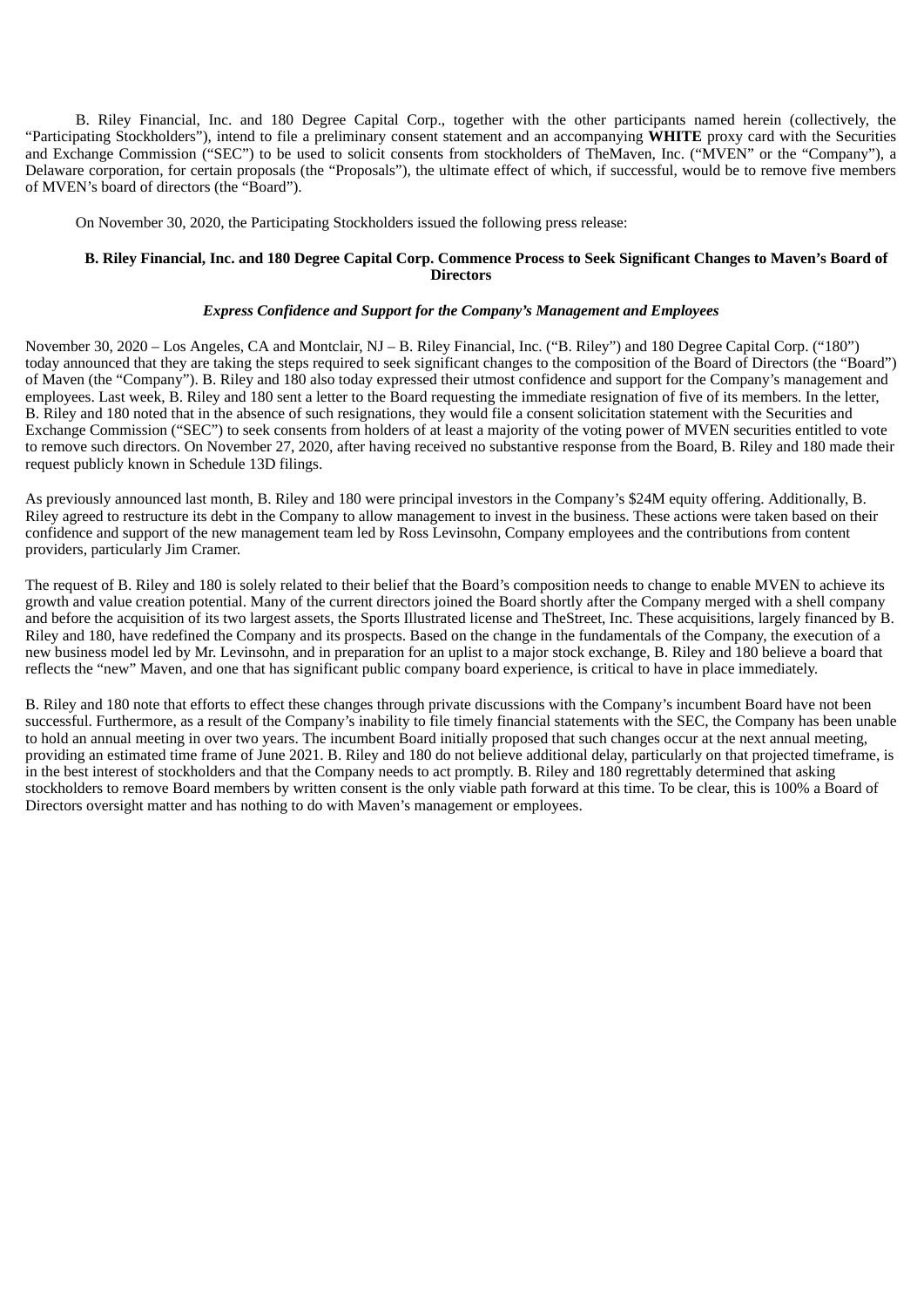# **About B. Riley Financial, Inc.**

B. Riley Financial (NASDAQ: RILY) provides collaborative financial services solutions tailored to fit the capital raising, business, operational, and financial advisory needs of its clients and partners. B. Riley operates through several subsidiaries that offer a diverse range of complementary end-to-end capabilities spanning investment banking and institutional brokerage, private wealth and investment management, corporate advisory, restructuring, due diligence, forensic accounting and litigation support, appraisal and valuation, and auction and liquidation services. Certain registered affiliates of B. Riley originate and underwrite senior secured loans for asset-rich companies. B. Riley also makes proprietary investments in companies and assets with attractive return profiles. For the latest Company news and developments, follow B. Riley on Twitter @BRileyFinancial and LinkedIn. For more information about B. Riley, visit our website at www.brileyfin.com.

## **About 180 Degree Capital Corp.**

180 Degree Capital Corp. (NASDAQ: TURN) is a publicly traded registered closed-end fund focused on investing in and providing valueadded assistance through constructive activism to what we believe are substantially undervalued small, publicly traded companies that have potential for significant turnarounds. Our goal is that the result of our constructive activism leads to a reversal in direction for the share price of these investee companies, i.e., a 180-degree turn. Detailed information about 180 and its holdings can be found on its website at www.180degreecapital.com.

Contact information:

B. Riley Financial, Inc. Daniel Shribman 917-612-2035

180 Degree Capital Corp. Daniel Wolfe 917-912-2742

## **CERTAIN INFORMATION CONCERNING THE PARTICIPANTS**

B. Riley and certain of its affiliates and 180 (collectively, the "Participating Stockholders") intend to file a preliminary consent statement and accompanying WHITE consent card with the Securities and Exchange Commission ("SEC") to be used to solicit consents from stockholders of MVEN for the proposals referenced above, the ultimate effect of which, if successful, would be to remove five members of MVEN's board of directors (the "Proposals").

THE PARTICIPATING STOCKHOLDERS STRONGLY ADVISE ALL STOCKHOLDERS OF THE COMPANY TO READ THE INFORMATION STATEMENT AND OTHER RELATED MATERIALS AS THEY BECOME AVAILABLE BECAUSE THEY WILL CONTAIN IMPORTANT INFORMATION. SUCH MATERIALS WILL BE AVAILABLE AT NO CHARGE ON THE SEC'S WEB SITE AT HTTP://WWW.SEC.GOV. IN ADDITION, THE PARTICIPANTS IN THIS CONSENT SOLICITATION WILL PROVIDE COPIES OF THE INFORMATION STATEMENT WITHOUT CHARGE, WHEN AVAILABLE, UPON REQUEST.

## **Participants in the Solicitation**